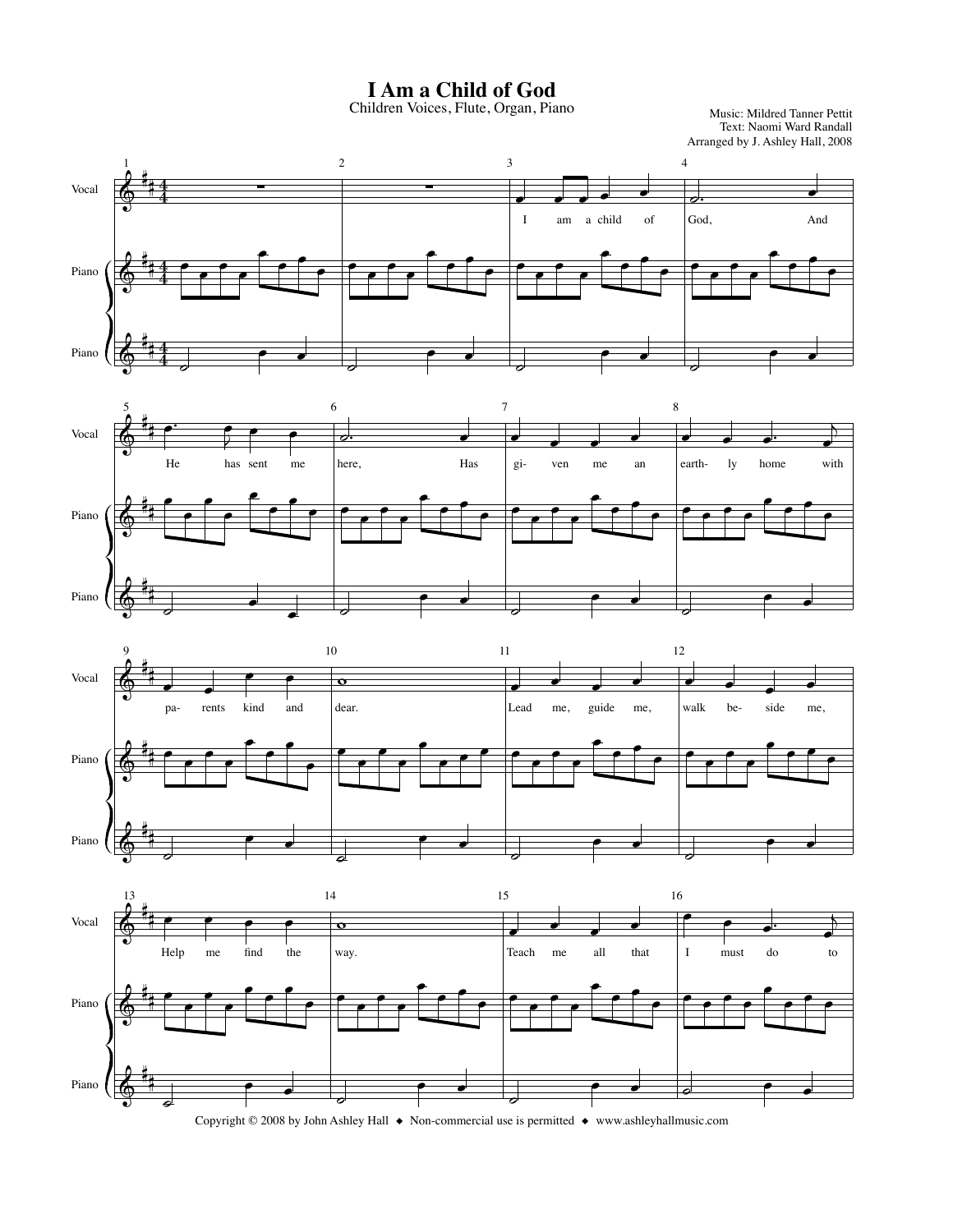





Copyright © 2008 by John Ashley Hall ◆ Non-commercial use is permitted ◆ www.ashleyhallmusic.com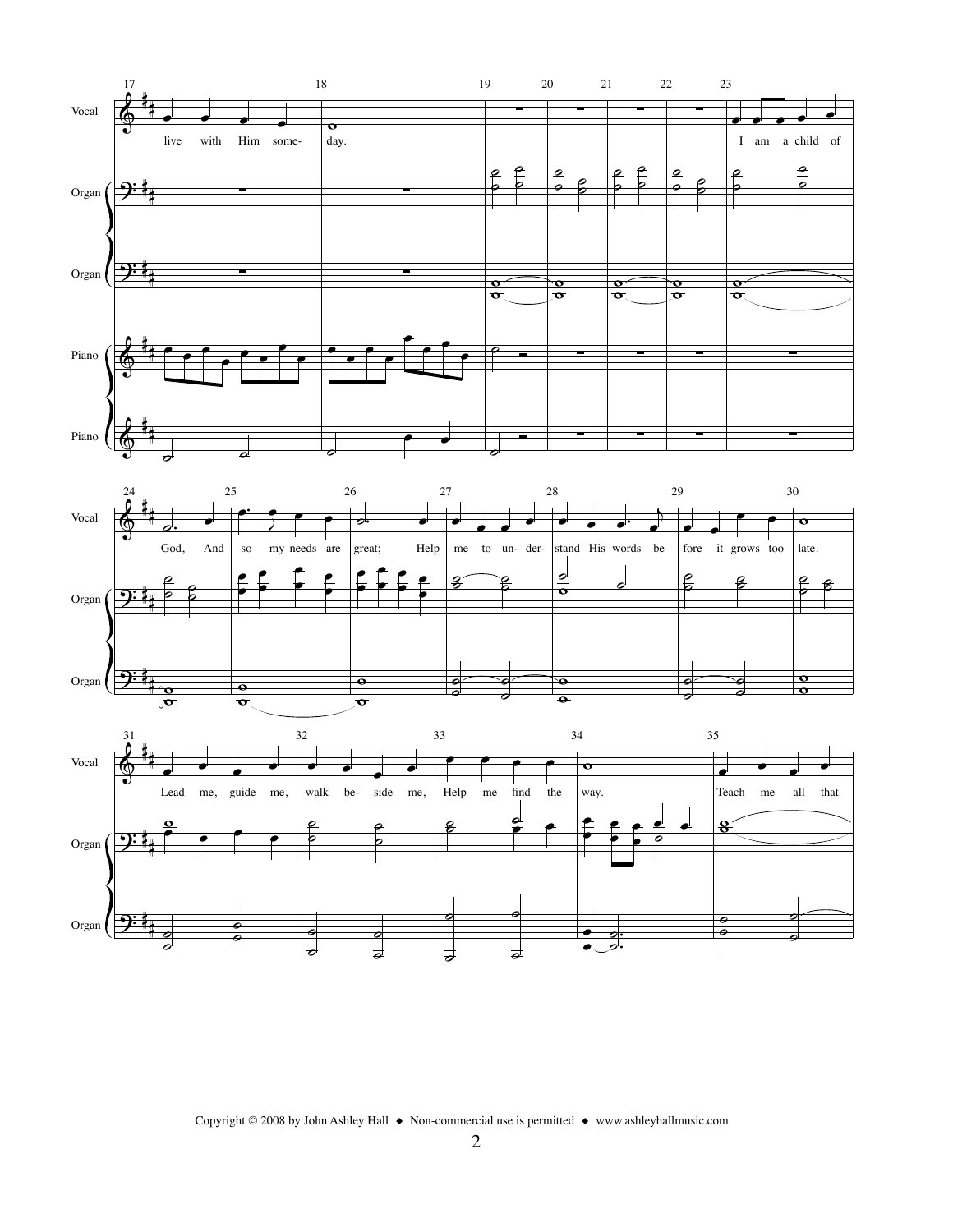



Copyright © 2008 by John Ashley Hall  $\;\blacklozenge\;$  Non-commercial use is permitted  $\;\blacklozenge\;$  www.ashleyhallmusic.com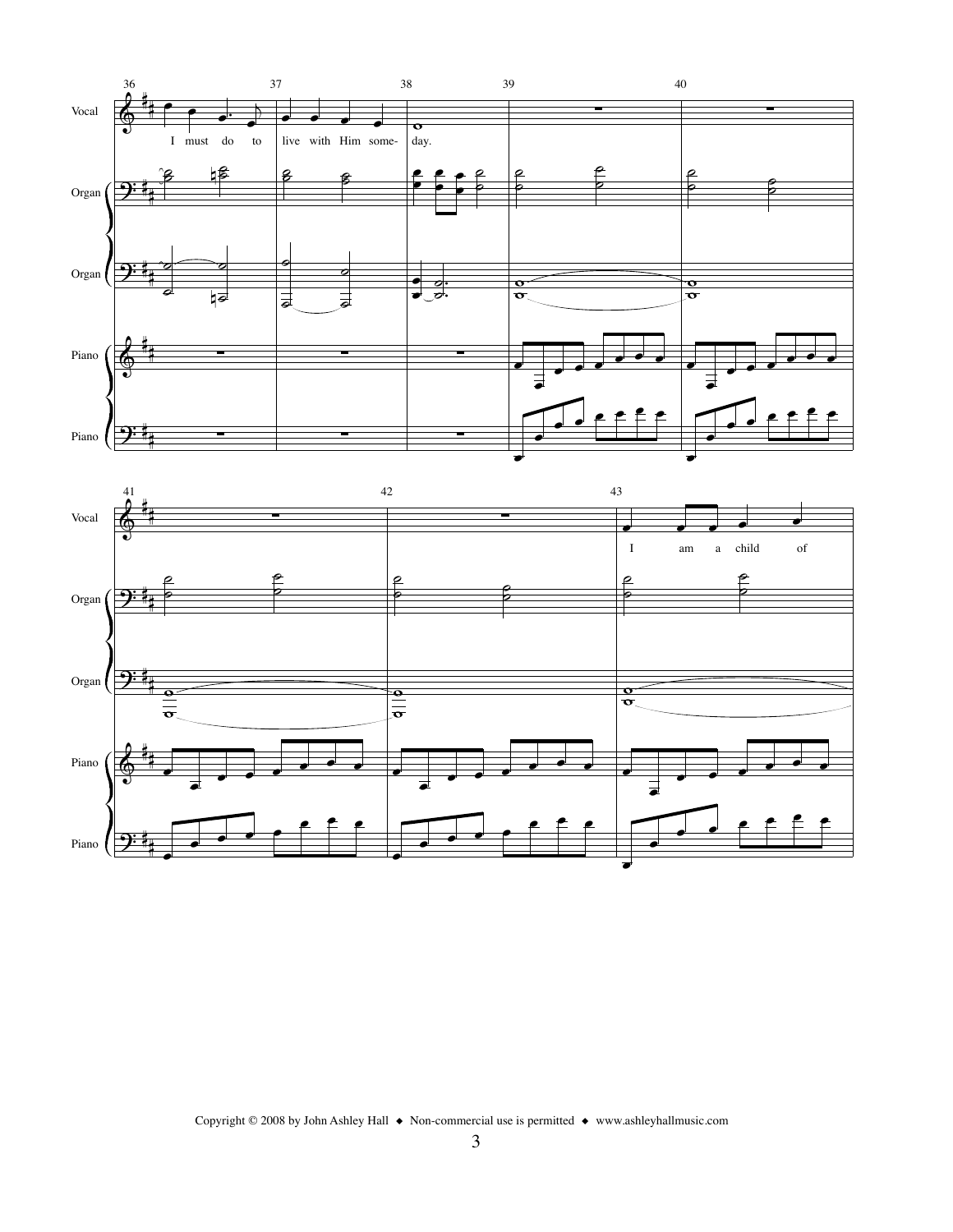



Copyright © 2008 by John Ashley Hall  $\;\blacklozenge\;$  Non-commercial use is permitted  $\;\blacklozenge\;$  www.ashleyhallmusic.com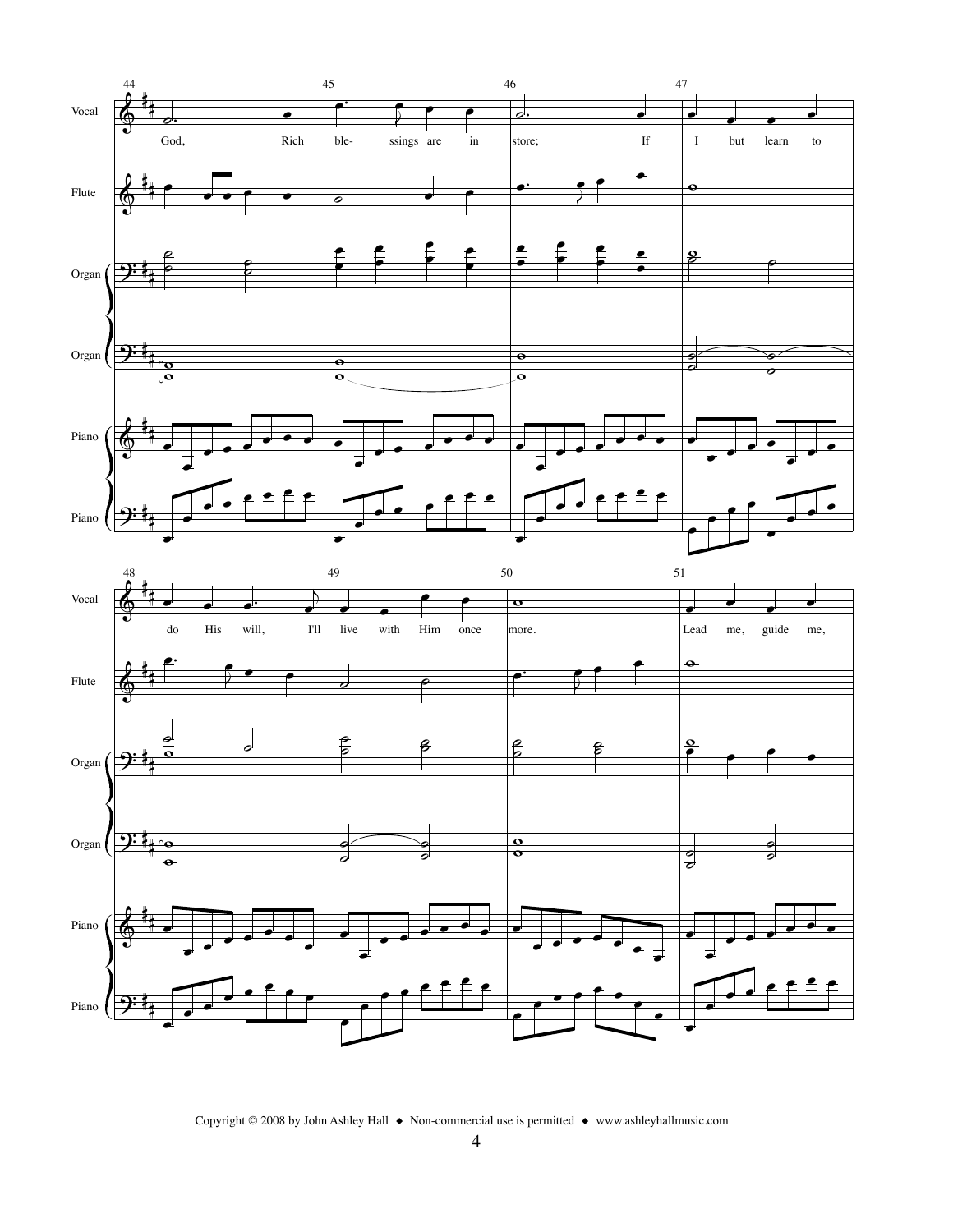

Copyright © 2008 by John Ashley Hall  $\;\blacklozenge\;$  Non-commercial use is permitted  $\;\blacklozenge\;$  www.ashleyhallmusic.com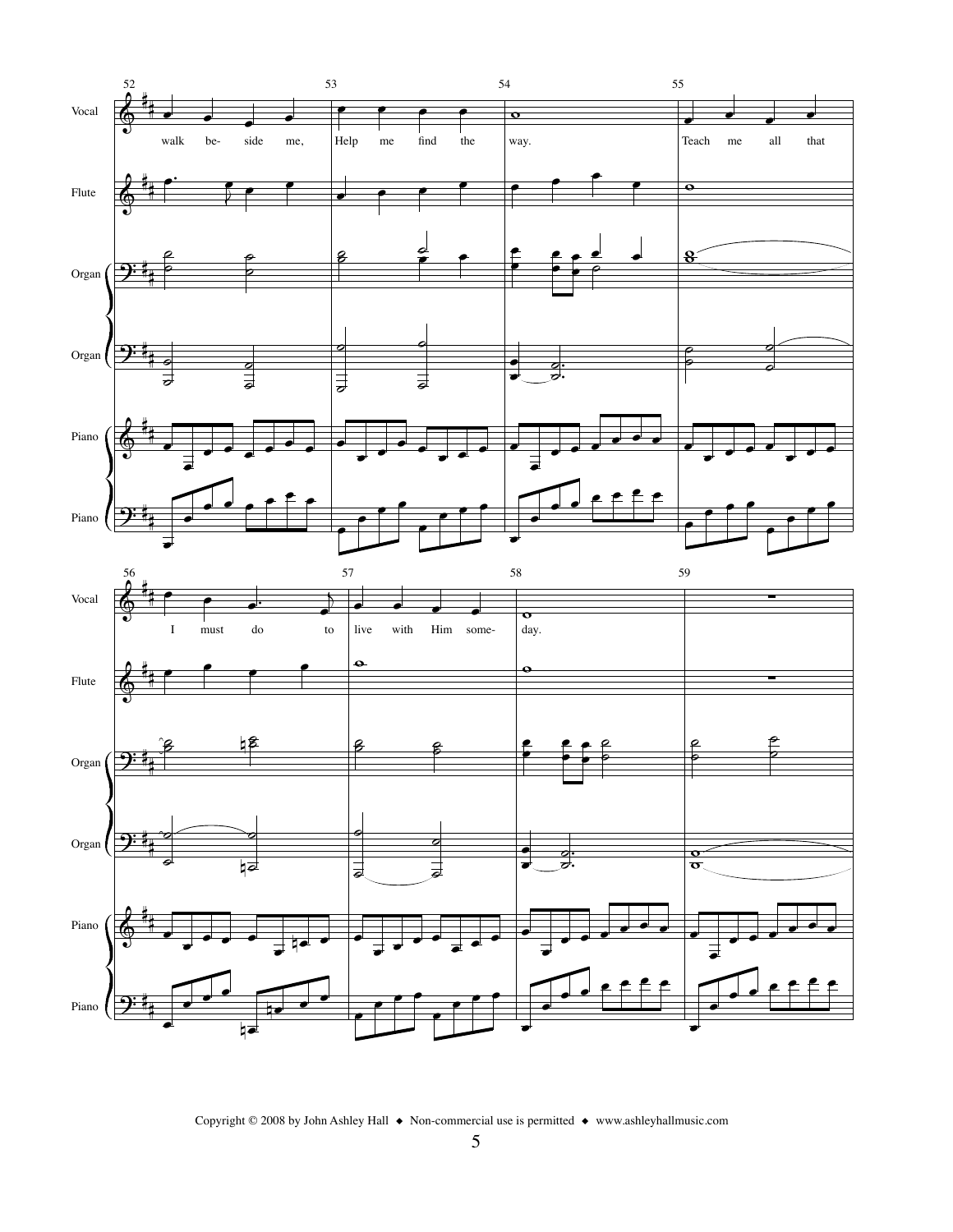



Copyright © 2008 by John Ashley Hall  $\;\blacklozenge\;$  Non-commercial use is permitted  $\;\blacklozenge\;$  www.ashleyhallmusic.com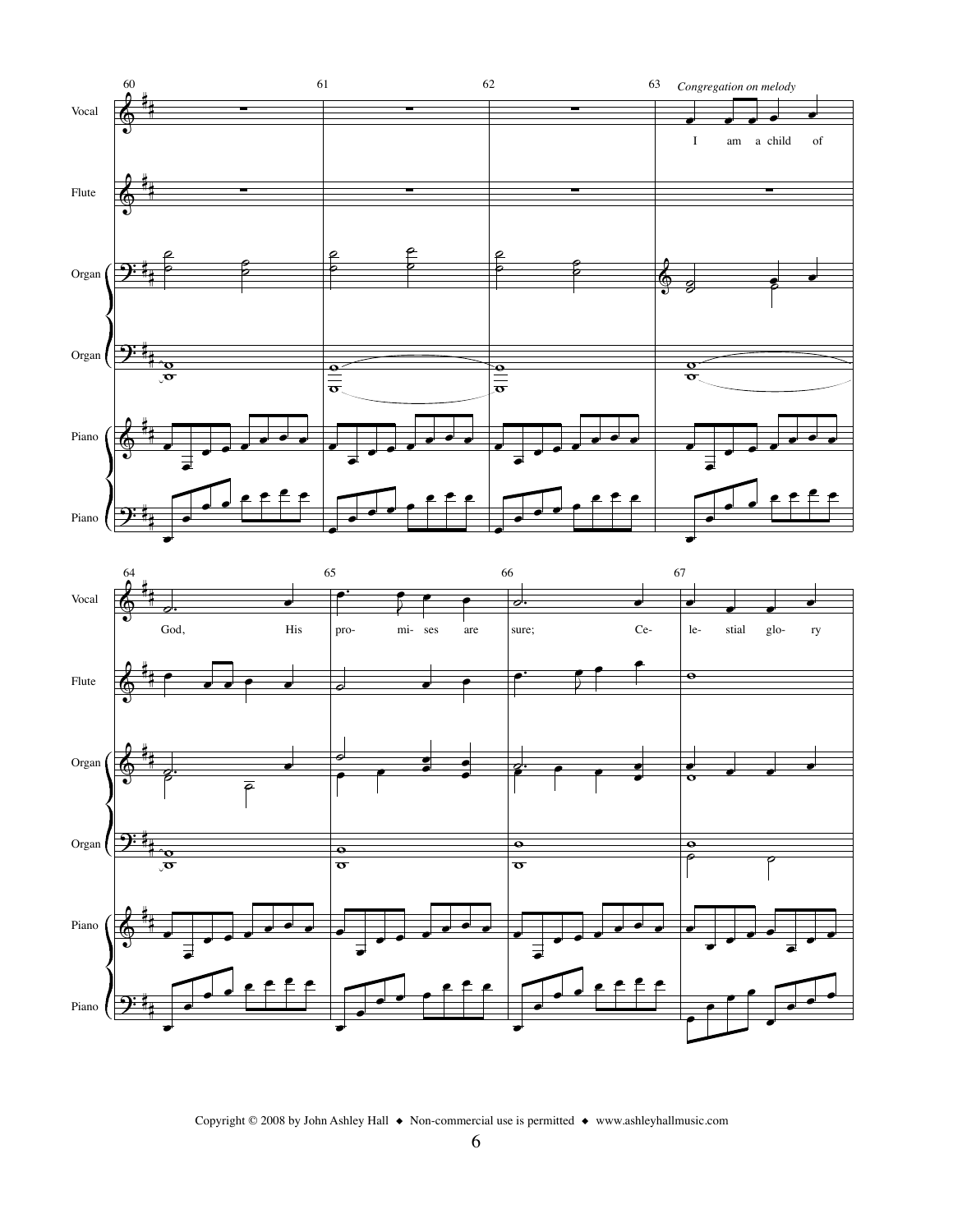

Copyright © 2008 by John Ashley Hall  $\bullet$  Non-commercial use is permitted  $\bullet$  www.ashleyhallmusic.com